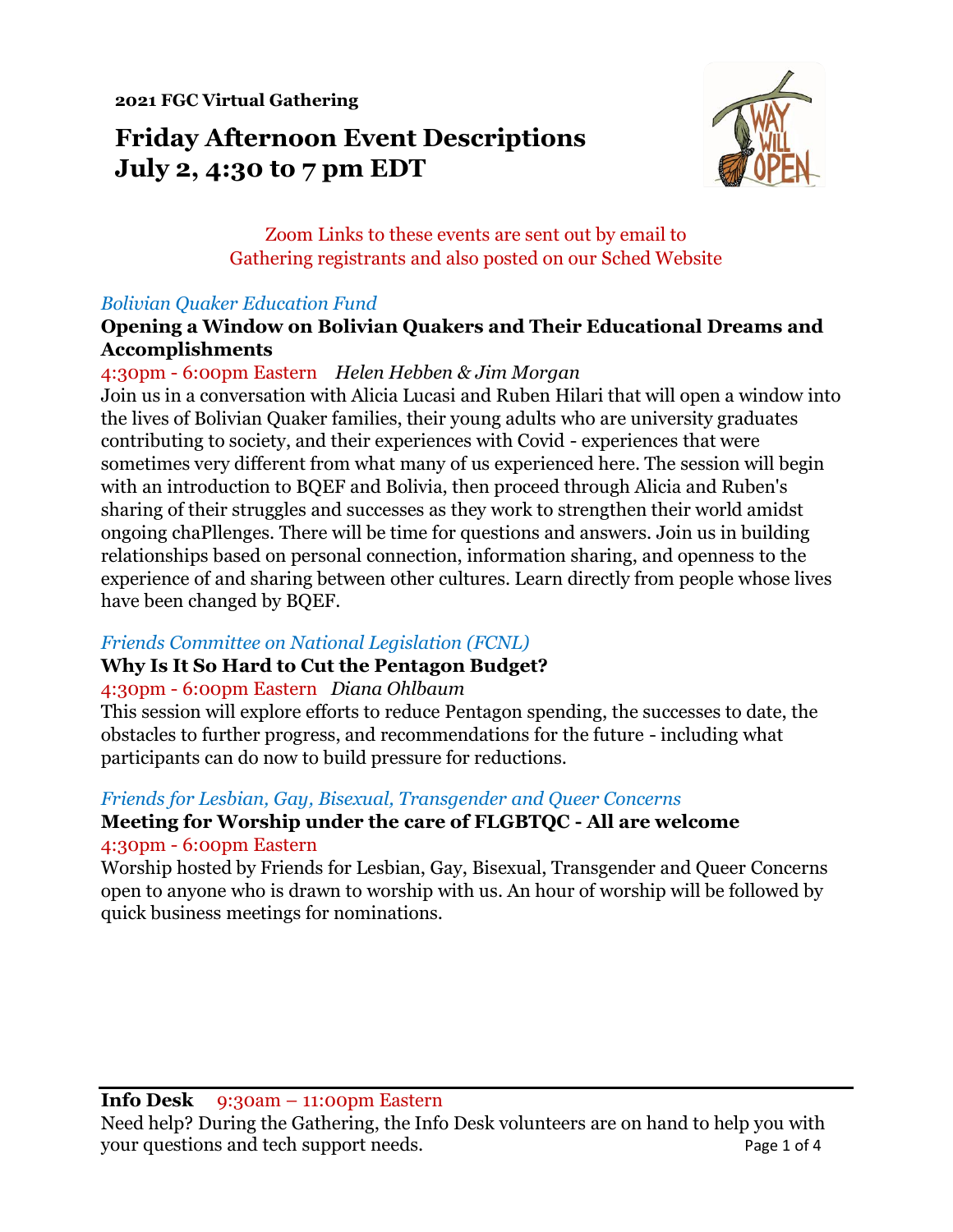#### *Healing Center*

## **Healing Circle**

4:30pm - 6:00pm Eastern *jan stansel, Bruce Kanerak, Anne Pomeroy* The Healing Circles will be much like the traditional Quaker Meeting for Healing. Any and everyone is invited to attend. All present will provide support for those asking for help. Grounding in Spirit. Holding in Light and prayer. verbal prayers. singing. energy work, all appropriate. Email gatheringhealingcenter@gmail.com to request Distance Healing individual sessions.

#### *Junior Gathering*

#### **Open Mic**

#### 4:30pm - 6:00pm Eastern *Becky Marty*

An Open Mic musical extravaganza! We invite families to sing, perform and share a creative piece with the Junior Gathering community!

#### *Ministry on Racism*

## **Friends of Color Affinity Space (evening)**

#### 6:00pm - 7:00pm Eastern

A space for People of Color only to build community during the Gathering

#### *Nontheist Friends*

# **Spirituality and Theism: What's the Difference?**

#### 4:30pm - 6:00pm Eastern *Don Goldstein*

Spirituality arises from the deepest parts of our unconscious nervous systems and can influence us in ways completely independent of whether or not we believe in the existence of an external or independently-existing supreme being. Thus spirituality includes the possibility of theism but is not bounded by it.

Presentation and open discussion.

#### *Open Hang Out Time*

# **Open Hang Out Time**

## 6:00pm - 7:00pm Eastern

Open Hang Out rooms scheduled throughout the day will provide registrants a way to meet up with new and old Friends. When you join the Open Hang Out space, a Zoom Host will be present to give Friends a choice of breakout rooms to join or make new breakout rooms. See the Open Hang Out Announcement Board for pre-scheduled breakout room topics (you could request one). You can join the Open Hang Out Space zoom meeting at any point while it's open.

**Info Desk** 9:30am – 11:00pm Eastern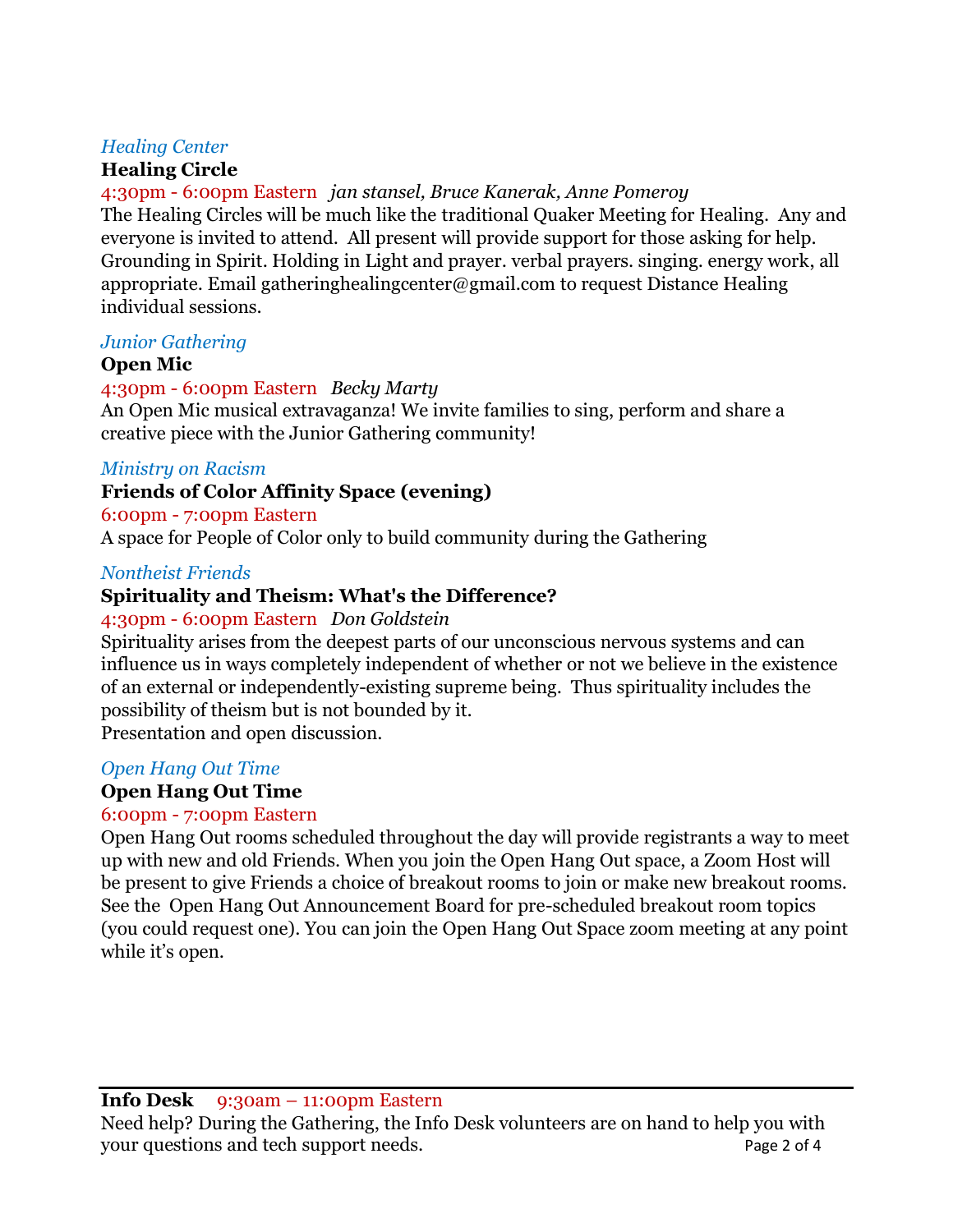#### *People of Color Center*

# **An Afternoon with the Institutional Assessment Implementation Committee** 4:30pm - 6:00pm Eastern *Co-clerks Euclid Bautista, Regina Renee Ward, and the whole IAIC committee*

Come to hear an update about the work of FGC's Institutional Assessment Implementation Committee.

#### *Quaker Earthcare Witness*

#### **Non-Violent Direct Action: Resisting the Line 3 Pipeline in Minnesota**

4:30pm - 6:00pm Eastern *Andrea Beane, QEW Steering Committe and others* A Panel discussion with Friends who have spent time being present and participating in non-violent direct action in northern Minnesota. This is in response to a call from the Anishinaabe community for supporters to join them. Line 3 crosses Minnesota; the proposed rebuilt pipeline would carry twice as much tarsands crude across sensitive wetlands, including crossing the Mississippi River twice. We will hear from Friends who were on site in February and other Friends who recently joined the Treaty Peoples Gathering in early June.

#### *Quaker Parenting Initiative*

#### **The Testimonies as Guides for Our Parenting/Grandparenting.**

4:30pm - 6:00pm Eastern *Harriet Heath & Emma Richter*

We will take one of the testimonies, simplicity, and relate it to a common parenting/grandparenting situation, namely gift giving, to demonstrate a process people can use to guide their parenting. Using a realistic situation, namely whether to buy a child/grandchild yet another much desired toy, participants will go through the process which involves defining the testimony, describing the situation, brainstorming ways of dealing with the situation and making a plan using the testimony as a guide. Participants will have time to relate the process to other testimonies and other situations.

#### *QuakerBooks of FGC*

#### **Author Event! "Quakers: the Quiet Revolutionaries"- behind the scenes with the filmmakers**

#### 4:30pm - 6:00pm Eastern

Janet and Dick will take us into the inspiration and sweat as well as the artistry behind their award-winning documentary, "Quakers: The Quiet Revolutionaries." The event will include some teaser clips from the film.

#### *School of the Spirit*

## **Living From the Divine Center**

#### 4:30pm - 6:00pm Eastern *Christopher Sammond*

Most of us have had the experience of what Thomas Kelly refers to as living from the Divine Center. This session will explore that experience, and look at what internal blocks each of us carry which keep us from living that out more fully and consistently. We'll be using personal sharing, guided meditation, and journaling to encounter these blocks, and

#### **Info Desk** 9:30am – 11:00pm Eastern

Need help? During the Gathering, the Info Desk volunteers are on hand to help you with your questions and tech support needs. Page 3 of 4